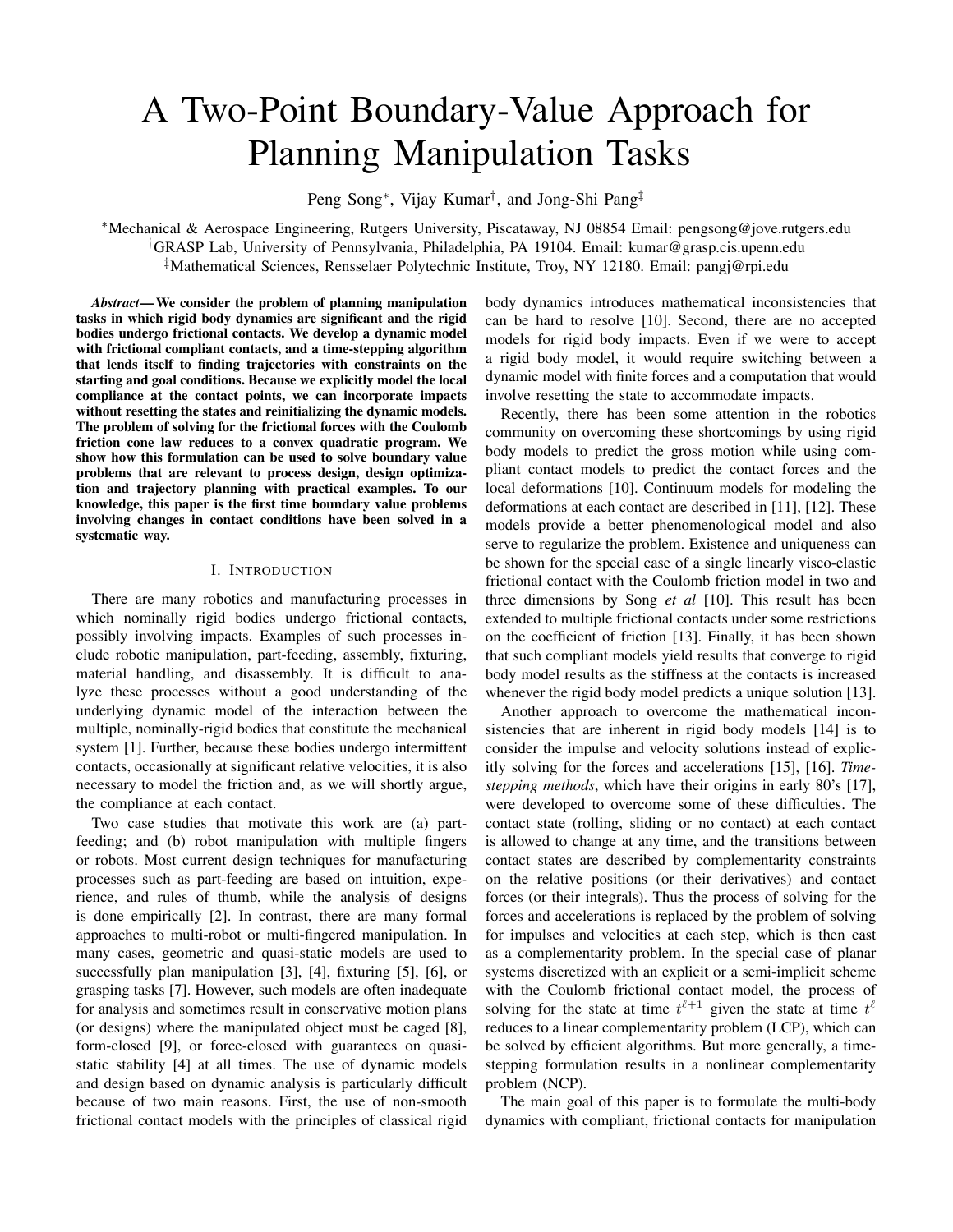tasks and develop a time-stepping model that lends itself to finding trajectories with constraints on the starting and goal conditions. Specifically, we make three important contributions in this paper. First, we build on our previous work [13] to develop a fully-implicit time stepping model incorporating compliant contacts with the Coulomb friction cone model. This requires extending the state space to model normal and tangential deformations of active contacts. Additionally, we formulate the problem of solving for the frictional forces as a convex quadratic program. Second, we formulate the trajectory design and planning problem as a boundary value problem and develop a solution technique to solve such problems. Finally, we illustrate this methodology by solving several practical examples. To our knowledge this is the first time such problems have been solved.

## II. DYNAMIC MODEL

The dynamic equation of motion for a multibody system with frictional contacts can be written in the form

$$
M(q)\dot{\nu} = f(t, q, \nu) + \Gamma_n(q)^T \lambda_n + \Gamma_t(q)^T \lambda_t + \Gamma_o(q)^T \lambda_o,
$$
\n(1)

where q is the  $n_q$ -dimensional vector of generalized coordinates,  $\nu$  is the  $n_{\nu}$ -dimensional vector of the system velocities,  $\dot{\nu} = d\nu/dt$ ,  $M(q)$  is the  $n_{\nu} \times n_{\nu}$  symmetric positive definite mass-inertia matrix,  $f(t, q, \nu)$  is the  $n_{\nu}$ -dimensional external force vector (excluding contact forces), and  $\lambda_{n,t,o}$  are the contact force vectors in the normal direction (labelled n) and the two tangential directions (labelled t and o).  $\Gamma_{\rm n, t, o}$  are the Jacobian matrices defined as

$$
\Gamma_{\mathrm{n},\mathrm{t},\mathrm{o}}(q) \equiv J\Psi_{\mathrm{n},\mathrm{t},\mathrm{o}}(q)G(q),
$$

where  $G(q)$  is a  $n_q \times n_\nu$  parametrization matrix,  $\Psi_{n,t,o}(q)$  are the constraint functions for all possible contacts in the n, t, and o directions respectively, and  $J\Psi_{n,t,o}(q)$  are the corresponding Jacobian matrices of these functions. For rigid-body systems,  $\lambda_{n,t,o}$  are  $n_c$ -dimensional vectors, and  $J\Psi_{n,t,o}(q)$  are  $n_c \times n_q$ matrices, where  $n_c$  is the total number of contacts. The kinematics equations relate the system velocity  $\nu$  to the timederivative of the system configuration  $\dot{q} \equiv dq/dt$  via the parametrization matrix  $G(q)$ :

$$
\dot{q} = G(q)\nu. \tag{2}
$$

Together, (1) and (2) constitute the equations of motion modeling the dynamics of the mechanical system.

*a) Compliant Contact Models:* We employ the distributed compliant model described in [13] to model the contact forces. The key idea of the compliant model is to allow local compliance at the contact patch between nominally rigid bodies. Unlike some penalty methods, the compliant model relies on both normal and tangential compliances to model contact forces. In this paper, we adopt the simplest which postulates that the contact forces are linearly dependent on the body deformations and on the deformation rates:

$$
\lambda = K(q)\delta + C(q)\dot{\delta} \tag{3}
$$

where 
$$
\left\langle \lambda_{n} \right\rangle
$$

$$
\lambda \equiv \begin{pmatrix} \lambda_{n} \\ \lambda_{t} \\ \lambda_{o} \end{pmatrix} = \lambda_{n,t,o}, \quad \delta \equiv \begin{pmatrix} \delta_{n} \\ \delta_{t} \\ \delta_{o} \end{pmatrix} = \delta_{n,t,o}
$$

are the vector of the contact forces and the body deformations in the normal (n) and the two tangential directions (t and o), respectively;  $\dot{\delta}$  denotes the vector of velocities of the deformations (i.e.,  $\dot{\delta} = d\delta/dt$ ); the stiffness matrix  $K(q)$  and the damping matrix  $C(q)$ , which are partitioned as:

$$
K(q) \equiv \begin{bmatrix} K_{\rm nn}(q) & K_{\rm nt}(q) & K_{\rm no}(q) \\ K_{\rm tn}(q) & K_{\rm tt}(q) & K_{\rm to}(q) \\ K_{\rm on}(q) & K_{\rm ot}(q) & K_{\rm oo}(q) \end{bmatrix}
$$
  
and 
$$
C(q) \equiv \begin{bmatrix} C_{\rm nn}(q) & C_{\rm nt}(q) & C_{\rm no}(q) \\ C_{\rm tn}(q) & C_{\rm tt}(q) & C_{\rm to}(q) \\ C_{\rm on}(q) & C_{\rm ot}(q) & C_{\rm oo}(q) \end{bmatrix}
$$

are each of order  $3n_s^2n_c$ , with  $n_s^2$  being the number of elements<br>with lumped stiffness and damning properties that comprise a with lumped stiffness and damping properties that comprise a contact patch; each of the 18 block matrices (such as  $K_{nt}(q)$ ) etc.) in  $K(q)$  and  $C(q)$  is an  $n_s^2 n_c$  block diagonal matrix with  $n_c$  diagonal blocks, one for each contact patch, and each such  $n_c$  diagonal blocks, one for each contact patch, and each such diagonal block is in turn a square matrix of order  $n_s^2$ . With  $n_s = n^2n$  it follows that each of the vectors in  $\lambda$  $n_{\delta} \equiv n_s^2 n_c$ , it follows that each of the vectors in  $\lambda_{n, t, o}$  and  $\delta$  $\delta_{\rm n. t. o}$  has dimension  $n_{\delta}$ .

*b) A New Friction Model:* By incorporating the compliance contact model described above with the traditional Coulomb's cone law, we can derive a new friction model that completely eliminates the discontinuities in velocities during the transitions between rolling and sliding contact states.

From Coulomb's model, the maximum power dissipation principle is formulated as

$$
(\lambda_{i\mathbf{t}}, \lambda_{i\mathbf{0}}) \in \underset{(\tilde{\lambda}_{i\mathbf{t}}, \tilde{\lambda}_{i\mathbf{0}}) \in \mathcal{FC}_{i}(\mu_{i}, \lambda_{i\mathbf{n}})}{\operatorname{argmin}} (s_{i\mathbf{t}} \tilde{\lambda}_{i\mathbf{t}} + s_{i\mathbf{0}} \tilde{\lambda}_{i\mathbf{0}}) \quad (4)
$$

where  $\mu_i \geq 0$  is the friction coefficient at the *i*th contact and  $\mathcal{FC}: \mathbb{R}_+ \to \mathbb{R}^2$  is the friction map at that contact, given by

$$
\mathcal{FC}(\mu_i \lambda_{i\mathrm{n}}) \equiv \left\{ (\lambda_{i\mathrm{t}}, \lambda_{i\mathrm{o}}) : \sqrt{\lambda_{i\mathrm{t}}^2 + \lambda_{i\mathrm{o}}^2} \leq \mu_i \lambda_{i\mathrm{n}} \right\}, \quad (5)
$$

and  $s_{it,o}$  is the tangential slip velocity given by

$$
s_{it,o} \equiv \dot{\delta}_{it,o} + \Gamma_{it,o} \nu.
$$
 (6)

Notice that the slip velocities depend on both the deformations of the compliant elements and the rigid body motions. The constitutive law (3) can be used to eliminate the slip velocities  $(s_{it}, s_{io})$  in the friction law (4), resulting in an expression of the contact forces only in terms of the state variables  $(q, \nu, \delta)$ . This reformulation of the friction law is significant because the slip velocities may behave discontinuously and lead to technical difficulties in the convergence of a numerical method (see [18] for a detailed discussion).

*Proposition 1:* Given q,  $\nu$ ,  $\lambda$ <sub>n</sub>, and  $\delta$ , under (3), the tangential forces  $(\lambda_t, \lambda_o)$  satisfy the minimum principle (4) if and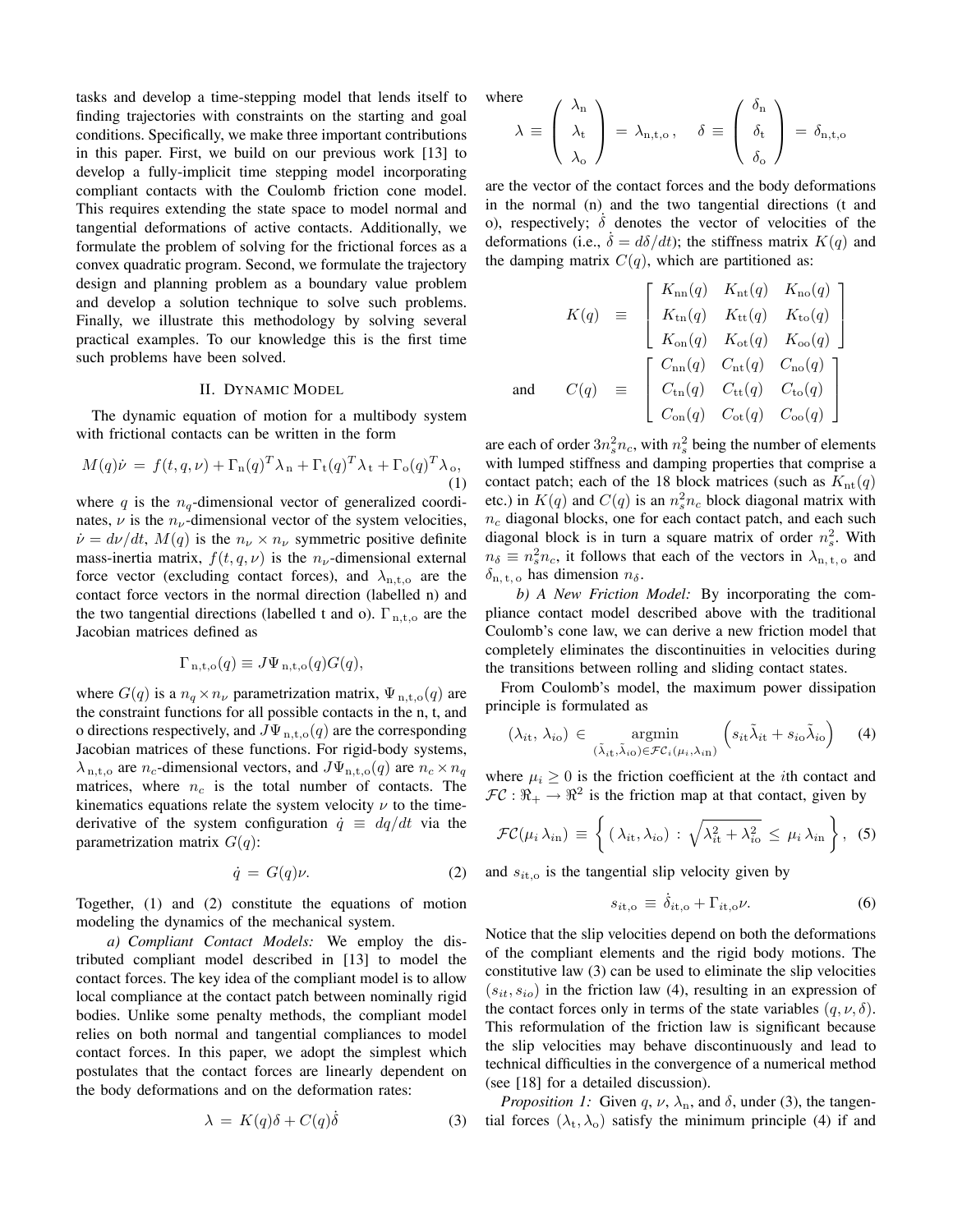only if  $(\lambda_t, \lambda_o)$  are the optimal solution (necessarily unique) of the convex quadratic program:

 $(\tilde{\lambda}_t)$ 

minimize  $\left(\begin{array}{c} \tilde{\lambda}_t \\ z \end{array}\right)^T \left\{\frac{1}{2} \right\}$ 

minimize 
$$
\begin{pmatrix} \tilde{\lambda}_{t} \\ \tilde{\lambda}_{0} \end{pmatrix}^{T} \left\{ \frac{1}{2} \begin{bmatrix} \hat{C}_{tt}(q) & \hat{C}_{to}(q) \\ \hat{C}_{ot}(q) & \hat{C}_{oo}(q) \end{bmatrix} \begin{pmatrix} \tilde{\lambda}_{t} \\ \tilde{\lambda}_{o} \end{pmatrix} + \begin{pmatrix} d_{t} \\ d_{o} \end{pmatrix} \right\}
$$
  
\nwhere  $\begin{pmatrix} d_{t} \\ d_{o} \end{pmatrix} = \begin{bmatrix} \hat{C}_{tn}(q) \\ \hat{C}_{on}(q) \end{bmatrix} \lambda_{n} + \begin{bmatrix} \Gamma_{t}(q) \\ \Gamma_{o}(q) \end{bmatrix} \nu$   
\n $- \begin{bmatrix} \hat{C}_{tn}(q) & \hat{C}_{tt}(q) & \hat{C}_{to}(q) \\ \hat{C}_{on}(q) & \hat{C}_{ot}(q) & \hat{C}_{oo}(q) \end{bmatrix} K(q) \delta$   
\nsubject to  $(\tilde{\lambda}_{t}, \tilde{\lambda}_{o}) \in \prod_{i=1}^{n_{\delta}} \mathcal{FC}(\mu_{i} \lambda_{i n}).$  (7)

**Proof.** From (3), we obtain

$$
\dot{\delta} = C(q)^{-1} (\lambda - K(q)\delta).
$$

Since

$$
C(q)^{-1} \equiv \begin{bmatrix} \hat{C}_{\rm nn}(q) & \hat{C}_{\rm nt}(q) & \hat{C}_{\rm no}(q) \\ & & \\ \hat{C}_{\rm tn}(q) & \hat{C}_{\rm tt}(q) & \hat{C}_{\rm to}(q) \\ & & \\ \hat{C}_{\rm on}(q) & \hat{C}_{\rm ot}(q) & \hat{C}_{\rm oo}(q) \end{bmatrix},
$$

$$
\begin{bmatrix} \dot{\delta}_{it} \\ \vdots \end{bmatrix} =
$$

we get  $\begin{pmatrix} \dot{\delta}_{it} \\ 0 \end{pmatrix}$ 

$$
\begin{bmatrix}\n\hat{C}_{\text{it}}(q) & \hat{C}_{\text{it}}(q) & \hat{C}_{\text{it}}(q) \\
\hat{C}_{\text{in}}(q) & \hat{C}_{\text{it}}(q) & \hat{C}_{\text{io}}(q)\n\end{bmatrix}\n\begin{Bmatrix}\n\lambda_n \\
\lambda_t \\
\lambda_o\n\end{Bmatrix} - K(q)\delta,
$$

where  $\hat{C}_{i\text{tn}}(q)$  denotes the *i*-th row of the (sub)matrix  $\hat{C}_{\text{tn}}(q)$ , and similarly for the other rows. Clearly, the friction condition (4) at contact *i* is equivalent to: for all  $(\lambda_{it}, \lambda_{io}) \in \mathcal{FC}(\mu_i \lambda_{in}),$ 

$$
0 \leq \left(\begin{array}{c} \widetilde{\lambda}_{it} - \lambda_{it} \\ \widetilde{\lambda}_{it} - \lambda_{it} \end{array}\right)^T \left(\begin{array}{c} s_{it} \\ s_{io} \end{array}\right) = \left(\begin{array}{c} \widetilde{\lambda}_{it} - \lambda_{it} \\ \widetilde{\lambda}_{it} - \lambda_{it} \end{array}\right)^T \left[\begin{array}{cc} \widehat{C}_{itn}(q) & \widehat{C}_{itt}(q) & \widehat{C}_{ito}(q) \\ \widehat{C}_{ion}(q) & \widehat{C}_{iot}(q) & \widehat{C}_{ioo}(q) \end{array}\right]. 
$$
\left\{\left(\begin{array}{c} \lambda_n \\ \lambda_t \\ \lambda_o \end{array}\right) - K(q)\delta\right\} + \left(\begin{array}{cc} \widetilde{\lambda}_{it} - \lambda_{it} \\ \widetilde{\lambda}_{it} - \lambda_{it} \end{array}\right)^T \left(\begin{array}{c} \Gamma_{it}(q) \\ \Gamma_{io}(q) \end{array}\right) \nu.
$$
$$

This variational equation is exactly the first-order optimality conditions of the quadratic program in the proposition.  $\Box$ 

Proposition 1 is a new result for a frictional compliant model. This quadratic program description of the tangential friction law, which we term the friction QP, reveals another important advantage of the compliant-body model over a rigidbody model. Namely, it follows from mathematical programming theory that the tangential forces  $(\lambda_t, \lambda_o)$  are continuous functions of the state variables  $(q, \nu, \delta)$  and the normal force vector  $\lambda_n$ . Notice that when there are impacts, the normal force  $\lambda_n$  may still be a badly behaved function of the state variables and of time, and all contact forces remain, in general, discontinuous functions of time. It is possible, however, to overcome this by using a Hunt-Crossley type of model for impact [18].

*c) Contact conditions:* The contact conditions can be stated as complementarity conditions. In the normal direction,

$$
0 \leq \lambda_n \perp \Psi_n(q) + \delta_n \geq 0, \tag{8}
$$

where the  $\perp$  notation means perpendicularity and  $\Psi_n$  is the normal separation between the undeformed, contacting rigid bodies.

In the tangential direction, the contact conditions are traditionally the KKT conditions of maximum power dissipation principle (4). One of the concerns with this is that the squareroot function in (5) is not differentiable at the origin, and such differentiability is essential for many numerical methods in practical computations. For our purpose, we consider a "smoothed" friction cone whereby we add a small positive scalar  $\gamma$  under the square root, obtaining:

$$
\mathcal{FC}_{\gamma}(\mu_i\lambda_{i\mathrm{n}})\equiv \left\{(\lambda_{i\mathrm{t}},\lambda_{i\mathrm{o}}): \sqrt{\lambda_{i\mathrm{t}}^2+\lambda_{i\mathrm{o}}^2+\gamma^2}\leq \mu_i\lambda_{i\mathrm{n}}+\gamma\right\}.
$$

When  $\gamma = 0$ , the smooth cone converges to the Coulomb's quadratic cone (5). Note that the smooth cone preserves all the properties of the Coulomb's quadratic cone.

However, even for the smooth cone, there is no suitable *constraint qualification* for the KKT conditions when the contact is inactive ( $\lambda_{in} = 0$ ) or when the contact is frictionless  $(\mu_i = 0)$ . In practice, we use the following Fritz John conditions [19] to obtain the complementarity problem formulation for friction constraints:

$$
0 \leq \beta_i \perp \mu_i \lambda_{i\text{n}} + \gamma - \sqrt{\lambda_{i\text{t}}^2 + \lambda_{i\text{o}}^2 + \gamma^2} \geq 0
$$
  

$$
\beta_{i0} s_{i\text{t}} + \frac{\beta_i \lambda_{i\text{t}}}{\sqrt{\lambda_{i\text{t}}^2 + \lambda_{i\text{o}}^2 + \gamma^2}} = 0
$$
  

$$
\beta_{i0} s_{i\text{o}} + \frac{\beta_i \lambda_{i\text{o}}}{\sqrt{\lambda_{i\text{t}}^2 + \lambda_{i\text{o}}^2 + \gamma^2}} = 0 \quad (9)
$$
  

$$
\beta_{i0} \geq 0, \quad (\beta_{i0} \beta_i) \neq 0
$$

If  $\beta_{i0} \neq 0$ , the KKT conditions hold (with the Lagrange multipliers being defined as  $\hat{\beta}_i \equiv \beta_i/\beta_{i0}$ . In a contact problem, we can use  $\mu_i \lambda_{i}$  as a natural choice for  $\beta_{i}$  instead of solving for the extra multiplier. When  $\mu_i \lambda_{i} = 0$ , the Fritz John conditions can be trivially satisfied with a nonzero  $\beta_i$ . These conditions will be used in the next section to extend the traditional complementarity conditions to include impacts where inactive contacts can become active and vice versa.

As a practical remedy to some of the computational animosities associated with the quadratic cone, we could use a polyhedral approximation of the latter cone [20] which not only makes the complementarity conditions linear, but also automatically satisfies the constraint qualification condition.

# III. TIME-STEPPING METHODS

We partition the interval [0, T] into N subintervals  $[t_{\ell}, t_{\ell+1}]$ , where  $t_\ell \equiv \ell h$ , for  $\ell = 0, 1, \ldots, N - 1$ . Write  $q^{\ell} \equiv q(t_{\ell}), \ \nu^{\ell} \equiv \nu(t_{\ell}), \ \delta^{\ell} \equiv \delta(t_{\ell}), \text{ and } \lambda^{\ell}_{n,t,o} \equiv \lambda_{n,t,o}(t_{\ell}),$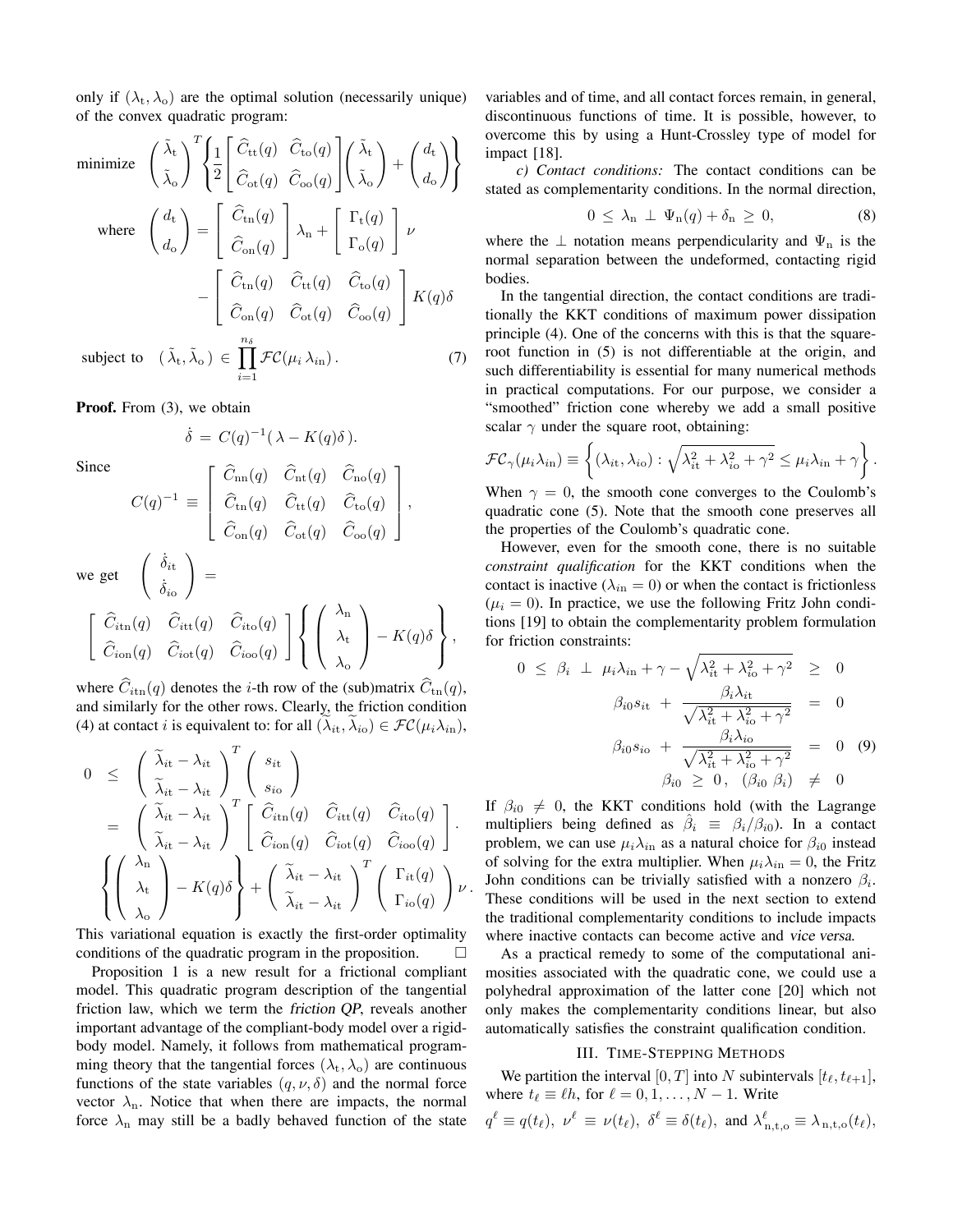replace the time derivatives  $(\dot{q}, \dot{\delta}, \dot{\nu})$  with the backward Euler approximations for all  $\ell = 0, \ldots, N - 1$ ,

$$
\dot{q}(t_{\ell+1}) \approx \frac{q^{\ell+1} - q^{\ell}}{h}, \quad \dot{\delta}(t_{\ell+1}) \approx \frac{\delta^{\ell+1} - \delta^{\ell}}{h},
$$
  
and 
$$
\dot{\nu}(t_{\ell+1}) \approx \frac{\nu^{\ell+1} - \nu^{\ell}}{h},
$$

together with the fully implicit discretization of the contact constraints (3, 8) and the friction QP (7) for all  $i = 1...n_c$ , we have the following discrete-time, mixed NCP formulation for dynamics of systems with multiple frictional contacts:

$$
\nu^{\ell+1} = \nu^{\ell} + hM(q^{\ell+1})^{-1}u^{\ell+1} + hM(q^{\ell+1})^{-1}.
$$
  
\n
$$
\left[\Gamma_{n}(q^{\ell+1})\lambda_{n}^{\ell+1} + \Gamma_{t}(q^{\ell+1})\lambda_{t}^{\ell+1} + \Gamma_{0}(q^{\ell+1})\lambda_{o}^{\ell+1}\right]
$$
  
\n
$$
q^{\ell+1} = q^{\ell} + hG(q^{\ell+1})\nu^{\ell+1}
$$
  
\n
$$
0 \leq \lambda_{in}^{\ell+1} \perp \Psi_{in}(q^{\ell+1}) + \delta_{in}^{\ell+1} \geq 0
$$
  
\n
$$
\left(\lambda_{it}^{\ell+1}, \lambda_{io}^{\ell+1}\right) \in \underset{(\tilde{\lambda}_{it}, \tilde{\lambda}_{io}) \in \mathcal{FC}_{i}(\mu_{i}, \lambda_{in})}{\operatorname{argmin}} \left(\tilde{\lambda}_{it}^{\ell+1} \tilde{\lambda}_{io}^{\ell+1}\right).
$$
 (10)

$$
\left\{\frac{1}{2}\begin{bmatrix}\widehat{C}_{\text{tt}}(q^{\ell+1}) & \widehat{C}_{\text{to}}(q^{\ell+1})\\ \vdots\\ \widehat{C}_{\text{ot}}(q^{\ell+1}) & \widehat{C}_{\text{oo}}(q^{\ell+1})\end{bmatrix}\begin{bmatrix}\widetilde{\lambda}_{it}^{\ell+1}\\ \vdots\\ \widetilde{\lambda}_{io}^{\ell+1}\end{bmatrix}+\begin{pmatrix}d_{it}^{\ell+1}\\ d_{i}^{\ell+1}\end{pmatrix}\right\}
$$
\n
$$
\lambda_{i,n,t,o}^{\ell+1} = \left(K_{i,n,t,o} + \frac{1}{h}C_{i,n,t,o}\right)\delta_{i,n,t,o}^{\ell+1} - \frac{1}{h}C_{i,n,t,o}\delta_{i,n,t,o}^{\ell}
$$
\nhence

where

$$
d_{it,o}^{\ell+1} \equiv d_{it,o}(q^{\ell+1}, \nu^{\ell+1}, \delta^{\ell+1}).
$$

The description of the model is complete with the stipulation of initial conditions or boundary conditions, which we prescribe as a functional equation involving the initial state  $(q^0, \nu^0, \delta^0)$  and the final state  $(q^N, \nu^N, \delta^N)$ :

$$
\Upsilon(q^0, \nu^0, \delta^0, q^N, \nu^N, \delta^N) = 0.
$$

Solving for the above model involves the solution of nonlinear equations, because the inertia matrix and the Jacobians are functions of the unknown states  $q^{\ell+1}$ . Note that this fully implicit scheme enforces the complementarity conditions precisely at the end of each time step.

The existence of a discrete-time solution trajectory to the fully implicit time-stepping compliant model (10) can be shown for not only the initial value problem but also the boundary-value multibody contact problem under the assumption that the friction coefficients are sufficiently small. Moreover, we have shown that such a discrete-time solution trajectory converges to the weak solution of the corresponding continuous-time problem [18].

There is extensive work on solving the initial value problems using the time-stepping model with complementarity constraints [21], [20], where the solution trajectory can be obtained by stepping through the time iteratively. In each time step, a relatively small sized LCP or NCP is solved to update the states variables from the known states variables obtained at the previous time step. When impact occurs, using this method, one can stop the simulation at the time of the impact and use an impact model to reset the velocity variables, and then resume the simulation with the post-impact states. This becomes problematic when dealing with boundary value problem since model switching is no long available. For boundary value problems, we need to solve the complete trajectory as a whole by solving a large scale NCP problem consisting of model (10) at every time step  $\ell = 0, \ldots, N - 1$ . We use the PATH solver to solve the NCP (10). The equations are first programmed into AMPL and then get passed into the PATH solver through a AMPL/PATH interface.

## IV. EXAMPLES

## *A. Transitions between rolling and sliding*

Consider the problem of dynamically feasible trajectory for a planar rolling disk in contact with a horizontal plane as depicted in Figure 1, such that the disk starts with velocities that correspond to sliding contact with a desired final state at a specified time corresponding to a specified position and rolling condition. This is the simplest example of a boundary value problem involving transitions in contact conditions, one that is seen in a freshman mechanics class. The traditional approach to solving it is in two stages (the sliding phase and then the rolling phase), using different equations for both stages, often requiring iteration to determine the time of transition between the phases. We wish to solve this problem automatically by simply specifying the end conditions.

The dynamics equation are given by (1) with

$$
q = \begin{pmatrix} x \\ \theta \end{pmatrix}, \quad \nu \equiv \begin{pmatrix} v \\ \omega \end{pmatrix}, \quad \Gamma_{t}(q) = \begin{pmatrix} 1 \\ r \end{pmatrix},
$$

$$
M(q) = \begin{bmatrix} m & 0 \\ 0 & I \end{bmatrix}, \quad G(q) = \begin{bmatrix} 1 & 0 \\ 0 & 1 \end{bmatrix},
$$

$$
\dot{q} = G(q)\nu, \quad f(t, q, \nu) = 0.
$$

The analytical solutions of the boundary value problem can be obtained by solving an algebraic equation after the integration. For example, given other boundary conditions, the transition time  $\tau$  and the initial velocity  $v^0$  can be determined by

$$
\tau = \frac{\omega^0 r + v^0}{\mu g (1 + \frac{mr^2}{I})},
$$
  
\n
$$
v^0 = \{ v : av^2 + bv + c = 0 \},
$$

where

$$
a = \frac{1}{2\mu g (1 + \frac{mr^2}{I})^2} ,
$$
  
\n
$$
b = 2a\omega^0 r + T - \frac{T}{1 + \frac{mr^2}{I}} ,
$$
  
\n
$$
c = x^0 - x^T + a(\omega^0)^2 r^2 - \frac{\omega^0 r}{1 + \frac{mr^2}{I}} .
$$

Using the paramters,  $\mu = 4$ ,  $r = 0.1m$ ,  $m = 0.1kg$ ,  $I =$  $5e - 4kg m^2$ , and the boundary conditions  $T = 0.022 sec$ ,  $x^0 = 0$ ,  $\omega^0 = 1 \cdot rad/sec$ , and  $x^{N+1} = 0.02m$ , we get  $v^0 =$  $1.2402m/sec$  and  $\tau = 0.0114 sec$ .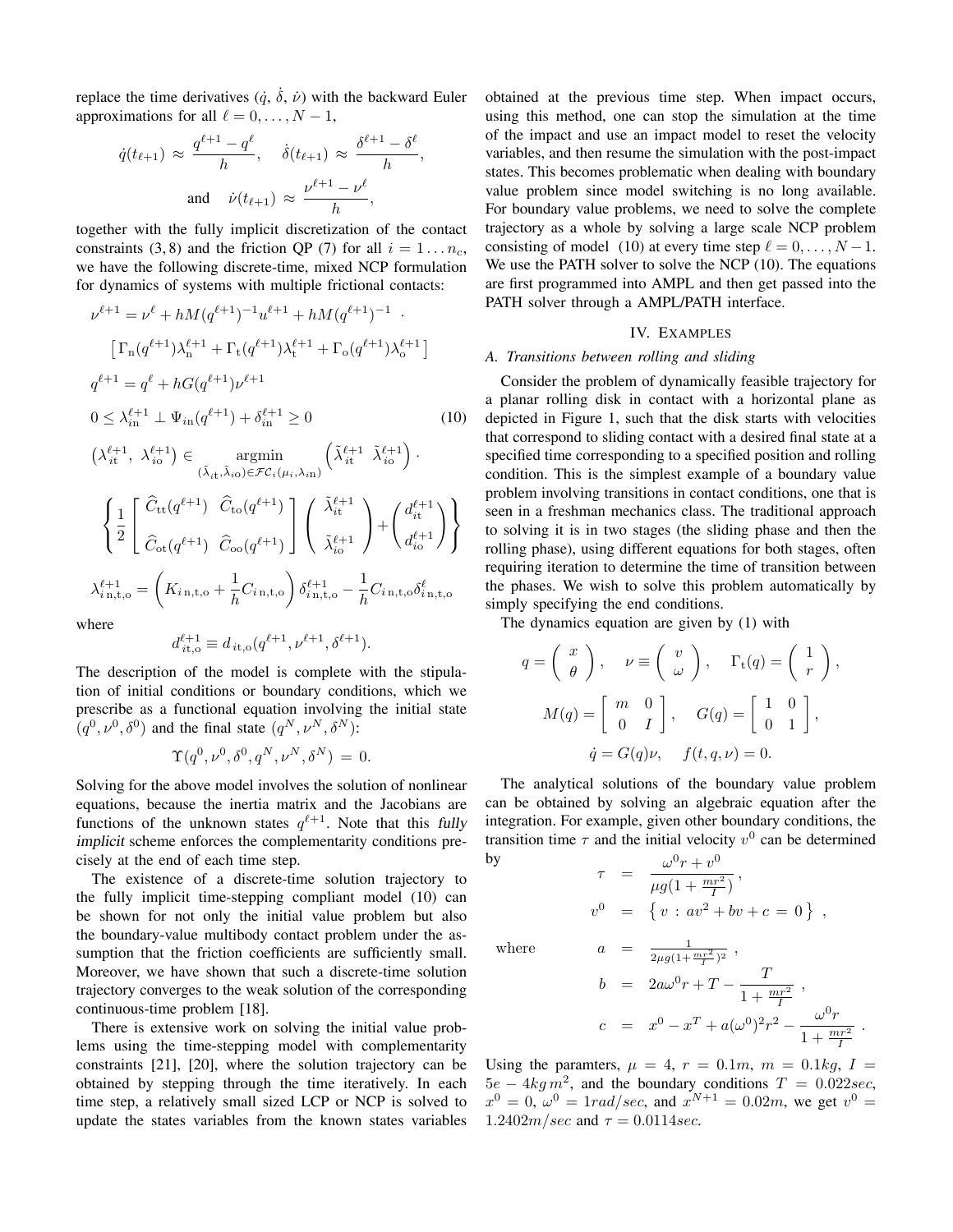

Fig. 1. A sliding/rolling disk on the horizontal plane

We now solve this problem using the time-stepping method. This example is a very special case where M, f, G, and  $J\Psi$ are constant matrices, which leads to the following mixed LCP for the time-stepping formulation: for  $\ell = 0, \ldots, N$ ,

$$
0 = -\nu^{\ell+1} + \nu^{\ell} + \frac{h}{2} M^{-1} \Gamma_{t}^{T} (\lambda_{t+}^{\ell+1} - \lambda_{t-}^{\ell+1}),
$$
  
\n
$$
0 = -q^{\ell+1} + q^{\ell} + h\nu^{\ell+1},
$$
  
\n
$$
0 = s_{t+}^{\ell+1} - s_{t-}^{\ell+1} - \Gamma_{t} \nu^{\ell+1},
$$
  
\n
$$
0 = \lambda_{t+}^{\ell+1} + \lambda_{t-}^{\ell+1} - 2\mu mg,
$$
  
\n
$$
0 \leq \begin{pmatrix} \lambda_{t+}^{\ell+1}, \\ s_{t-}^{\ell+1} \end{pmatrix} \perp A^{\ell} \begin{pmatrix} \lambda_{t+}^{\ell+1}, \\ s_{t-}^{\ell+1} \end{pmatrix} + \begin{bmatrix} \Gamma_{t} \\ 0 \end{bmatrix} \nu^{\ell} + b^{\ell} \geq 0,
$$
  
\n
$$
0 = \Upsilon(q^{0}, \nu^{0}, q^{N}, \nu^{N})
$$
  
\n
$$
= \begin{bmatrix} -1 & 0 & 0 & 0 & 1 & 0 & 0 & 0 \\ 0 & 0 & 0 & 1 & 0 & 0 & 0 & 0 \\ 0 & 0 & 0 & 0 & 1 & 0 & 0 & 0 \\ 0 & 0 & 0 & 0 & 0 & 1 & r \end{bmatrix} \begin{pmatrix} q^{0} \\ \nu^{0} \\ q^{N+1} \\ \nu^{N+1} \end{pmatrix} - \begin{pmatrix} 0.02 \\ \omega_{0} \\ x_{T} \\ 0 \end{pmatrix},
$$
  
\n
$$
A^{\ell} = \begin{bmatrix} h \Gamma_{t} M^{-1} \Gamma_{t}^{T} & 1 \\ -1 & 0 \end{bmatrix},
$$
  
\n
$$
b^{\ell} = \begin{pmatrix} h \Gamma_{t} M^{-1} f - \mu mg \Gamma_{t} M^{-1} \Gamma_{t}^{T} \\ 2 \mu mg \end{pmatrix}.
$$

The results reported in Figure 2 show the numerically obtained solution is consistent with the analytical solution. Although this is a very simple problem, it is important to note that our solver automatically determines the transition from sliding to rolling at 0.0114 seconds. If the starting conditions were to correspond to rolling contact (with the same end conditions), or if the end conditions had corresponded to sliding contact (with the same starting conditions), the solver would have reported a solution without any transitions. We now turn our attention to a three-dimensional problem of rolling and sliding of a spherical ball on a horizontal plane. It is useful to think of the game of pool or billiards where it is often necessary to deliver the appropriate starting condition to a ball with a desired end condition, a great example of a twopoint boundary value problem. The generalized coordinates are  $q = [x, y, z, e_0, e_x, e_y, e_z]^T$  and the system velocities are  $\nu = [\nu_x, \nu_y, \nu_z, \omega_x, \omega_y, \omega_z]^T$ , where  $(x, y, z)$  are the Cartesian coordinates of the center of mass,  $(e_0, e_x, e_y, e_z)$ 



Fig. 2. Comparisons between the analytical solutions (solid line) and the numerical solutions from solving the BVP ( $N = 21$ , time points denoted by circles) with the point of transition being *automatically* established.

are the Euler parameters,  $(\nu_x, \nu_y, \nu_z)$  are the linear velocities along the Cartesian axes, and  $(\omega_x, \omega_y, \omega_z)$  are the angular velocities. Equation (1) is written for a ball of mass  $m$  and radius  $r$  with

$$
G(q) = \begin{bmatrix} 1 & 0 & 0 & 0 & 0 & 0 \\ 0 & 1 & 0 & 0 & 0 & 0 \\ 0 & 0 & 1 & 0 & 0 & 0 \\ 0 & 0 & 0 & -\frac{1}{2}q_5 & -\frac{1}{2}q_6 & -\frac{1}{2}q_7 \\ 0 & 0 & 0 & \frac{1}{2}q_4 & \frac{1}{2}q_7 & -\frac{1}{2}q_6 \\ 0 & 0 & 0 & -\frac{1}{2}q_7 & \frac{1}{2}q_4 & \frac{1}{2}q_5 \\ 0 & 0 & 0 & \frac{1}{2}q_6 & -\frac{1}{2}q_5 & \frac{1}{2}q_4 \end{bmatrix},
$$

$$
f(t, q, \nu) = \begin{bmatrix} 0 & 0 & -mg & 0 & 0 & 0 \end{bmatrix}^T,
$$

$$
\Gamma_n(q) = \begin{bmatrix} 0 & 0 & 1 & 0 & 0 & 0 & 0 \end{bmatrix}^T,
$$

$$
\Gamma_t(q) = \begin{bmatrix} 1 & 0 & 0 & 0 & -r & 0 & 0 \end{bmatrix}^T,
$$

$$
\Gamma_0(q) = \begin{bmatrix} 0 & 1 & 0 & r & 0 & 0 & 0 \end{bmatrix}^T,
$$

and

$$
\Psi_{n}(q^{\ell+1}) = q^{\ell+1}(3) - r.
$$

We will use the following parameters for numerical results:

$$
n_c = 1
$$
,  $n_q = 7$ ,  $n_{\nu} = 6$ ,  $\mu = 0.2$ ,  $r = 0.05m$ ,  
\n $m = 0.2Kg$ ,  $g = 9.8m/sec^2$ ,  $\gamma = 10^{-4}$ ,  
\n $T = 1sec$ ,  $N = 100$ ,  $K = 10^4 \cdot I_{3 \times 3} N/m$ .

Before solving the boundary value problem we will first solve the initial value problem to illustrate the benefits of the time-stepping model developed here, comparing it to the solutions obtained by the traditional approach involving a rigid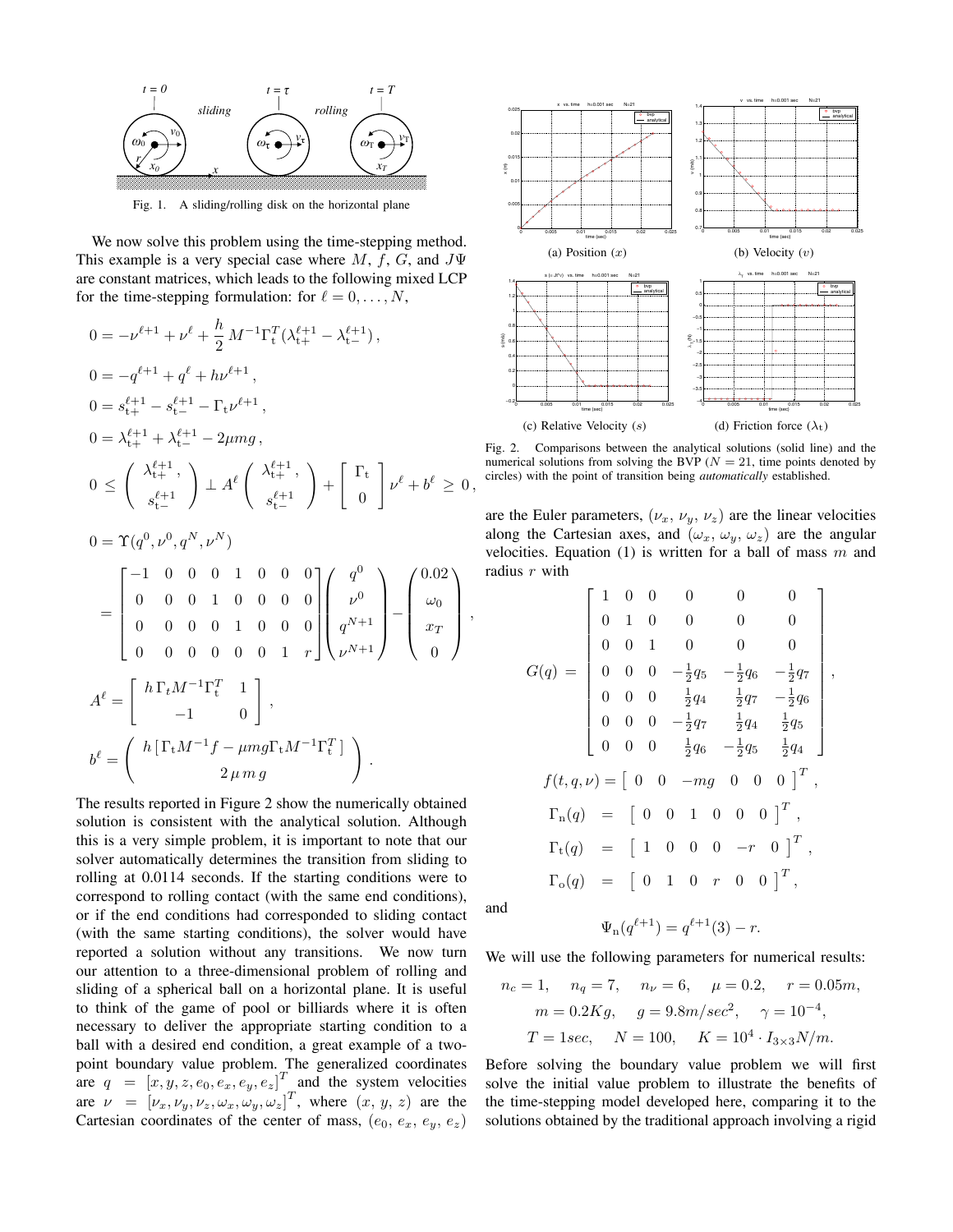

(a) Curved trajectory obtained by striking a pool ball with *english* causing it to exhibit a phenomenon called *masse`*



(c) Contact forces (NCP solution).





(b) X-Y motion trajectories (circle line denotes the solution to the NCP model (10), dotted line denotes solution by solving the approximate, LCP model).



(d) Contact forces (LCP approximation).

Seperation velocities vs. time



the ball and the table (NCP solution).

(f) Relative velocities between the ball and the table (LCP approximation).

time (sec)

Fig. 3. Solution to the initial and boundary value problem using fully implicit, rigid-body model with  $N = 100$  and  $h = 0.01$  sec.

body model with a linear friction-pyramid model for frictional forces [14]. In Figure 3, the ball is launched from the origin with a forward initial velocity with back-spin. The initial conditions are:

$$
q^0 = [0 \ 0 \ 0 \ 1 \ 0 \ 0 \ 0]^T
$$
,  $\nu^0 = [1 \ 0.5 \ 0 \ 40 \ -20 \ -10]^T$ .

We use the PATH solver with AMPL interface to solve the fully implicit, time-stepping compliant model (10) iteratively from  $\ell = 0, \ldots, N - 1$ . The results are shown in Figure 3. The solutions to the NCP compliant model (10) and the more traditional rigid body dynamic model (LCP model in which the Coulomb's friction cone is approximated by a friction pyramid) are compared. We notice that there are some obvious discrepancies between the solutions obtained from the linear model and the complete, nonlinear model. This shows that the pyramid friction law used in the LCP model is a very coarse approximation of the quadratic friction cone. Panels (bd) illustrates the differences in the trajectory and the contact forces. Panel (f) shows that there are two distinct transitions from sliding to rolling for the LCP approximation – one for the  $t$  direction (0.30 seconds) and the other for the  $o$  direction (0.37 seconds). This is because the pyramidal approximation decomposes the relative sliding velocity variable into two independent variables, allowing two different sliding velocities.

We now consider the boundary value problem in which we would like to derive initial velocities at a given initial position so that the object reaches a specified position at a specified  $time = T$ . To plan a feasible motion trajectory for the ball, we need to solve a boundary value problem. As a first check, we can set all the boundary conditions to be consistent with the trajectory generated by the initial value problem. These boundary conditions are shown below:

| $q^0$        | $q^{N+1}$               | $\nu^0$        | $\nu^{N+1}$               |
|--------------|-------------------------|----------------|---------------------------|
| $x^0$ (var.) | $x^0 + 0.5632$          | $v_x^0$ (var.) | $r\,\omega_y^{N+1}$       |
| $y^0$ (var.) | $y^0 - 0.0534$          | $v_u^0$ (var.) | $-r\,\omega_x^{N+1}$      |
| U            | $z^{N+1}$ (var.)        |                | $v^{N+1}$ (var.)          |
|              | $e_0^{N+1}$ (var.)      | 40             | $\omega_x^{N+1}$ (var.)   |
| 0            | $e_x^{N+1}$ (var.)      | $-20$          | $\omega_{y}^{N+1}$ (var.) |
| 0            | $e_{y}^{N+1}$ (var.)    | $-10$          | $\omega_{z}^{N+1}$ (var.) |
| O            | $e_{\tau}^{N+1}$ (var.) |                |                           |

with var denoting the variables that are unspecified. Notice there are a total of 12 unspecified (and 12 specified) boundary conditions, exactly the same number as in the initial value problem and the specified boundary conditions are consistent with the trajectory in Figure 3. The main goal is to determine the initial linear velocities in the  $x$  and  $y$  directions by solving the boundary value problem. With  $N = 100$  time steps, the total number of variables for the boundary value problem is 2300. It takes PATH less than 2 seconds to solve for the complete trajectory. The result is not shown here because it is identical to the result obtained by solving the initial value problem in Figure 3!

In our second example, the traversal of the ball is specified to be 1m in the x direction and  $-0.1m$  in the y direction, but otherwise it is unchanged from the the previous example. Thus the x and y components of  $q^{N+1}$  are set to  $x^0 + 1$ 



Fig. 4. Solution to the boundary value problem using the NCP, compliant model (10) to place the object at  $(x, y) = (1, -0.1)$  at  $T = 1sec$ .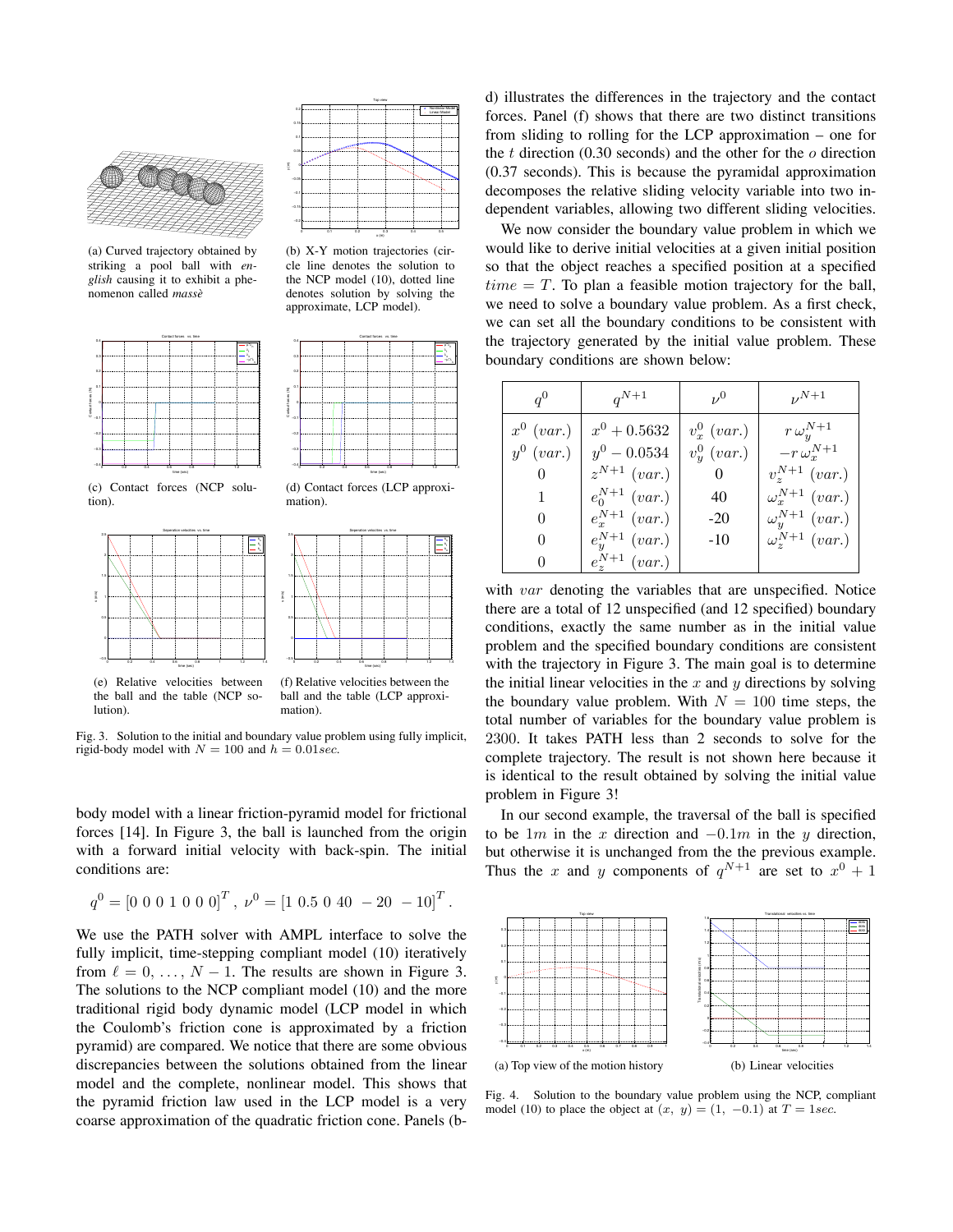and  $y^0$  – 0.1. From Figure 4 (a) it is clear the trajectory satisfies the boundary conditions, and from (b) it is evident that this trajectory requires a higher initial speed because of the increase in distance traverse as compared to the previous example.

#### *B. Transitions from no contact to contact*

In addition to transitions between rolling and sliding, transitions from no contact to contact are frequent in manipulation and assembly tasks. These transitions are generally characterized by impacts. In this example, we use the nonlinear, compliant model (10) to solve a boundary value problem involving multiple impacts. The task is to launch the ball from an initial position of  $(x, y) = (0, 0.6)$  to a final position of  $(x, y) = (0.4, 0.4)$  at time  $T = 0.45$  sec. The boundary conditions for this task are given in the table below.

| $q^0$ | $q^{N+1}$          | $\nu^{0}$      | $\n  N+1\n$             |
|-------|--------------------|----------------|-------------------------|
| 0     | 0.4                | $v_x^0$ (var.) | $v_x^{N+1}$ (var.)      |
| 0     | $y^{N+1}$ (var.)   |                | $v_y^{N+1}$ (var.)      |
| 0.6   | 0.4                | $v_z^0$ (var.) | $v_z^{N+1}$ (var.)      |
| 0     | $e_0^{N+1}$ (var.) | O              | $\omega_x^{N+1}$ (var.) |
| 0     | $e_x^{N+1}$ (var.) | 0              | $\omega_y^{N+1}$ (var.) |
| 0     | $e_y^{N+1}$ (var.) | 0              | $\omega^{N+1}$ (var.)   |
| 0     | $e^{N+1}$ (var.)   |                |                         |

Note that these problems are not guaranteed to have unique solutions — for the given initial conditions, there are two classes of solutions to the model (10), one without impacts and one with impacts. The results reported in Figure 5 were obtained by setting  $v_z^0 \leq 0$ .

0.5 0.6

(x,z) (m)





Position of the center of mass

x z

(a) A dynamic trajectory that satisfies the boundary conditions.





(d) Histories of the contact forces.

(c) Rotation caused by the frictional impacts.

Fig. 5. Solution to the boundary value problem for systems involving frictional impacts using the nonlinear, compliant model (10).

#### *C. Reorienting an object for manipulation or part feeding*

We now consider a manipulation problem in which we want to reorient a rectangular object of given dimensions, mass, and moment of inertia. For example, it may be necessary to change the orientation of a grasped object by 180 degrees without regrasping. In manufacturing systems one sees part feeders that are able to reorient parts so they always emerge in the same orientation regardless of the incoming pose. One design goal may be to determine the design parameters of the part feeder such that a part entering with different orientations always exits in the orientation with the center of gravity vertically above the geometric center.

Figure 6 shows a simplified part reorienting mechanism with 2 design parameters,  $(x_p, y_p)$ , the coordinates of the upper-left corner the protrusion which may be the thumb of a hand or a tab in a part-feeder positioned for reorienting the part. The design parameters influence the resulting trajectory which in turn is required to satisfy boundary conditions in the starting and initial position. This problem can be posed as a constrained optimization problem [1] by minimizing a cost function over the design space specified by simple bounds placed on the design variables. Instead of exactly specifying the desired boundary conditions, it is beneficial to impose bounds on the terminal conditions and penalize, via the cost function, the discrepancy between the desired boundary conditions and the boundary conditions obtained from solving the boundary value problem.

In our example, a feasible design was obtained after approximately 1000 objective function evaluations and each one of the evaluations requires solving an initial value problem. We show two sets of results in Figure 6. In (a), we show the results of an initial value problem with  $(x_p, y_p) = (5, 5)$  with the object released from a frictionless chute (which could be replaced by a palm), from a state of rest in the top left corner. The palm is center at  $(3.2, 0)$ . In (b), the results of the twopoint boundary-value design problem are shown. The initial conditions of the part is set to the states of the part right after it leaves the input chute. Since there are two design variables, in addition to the initial conditions of the part, we can fix two more boundary conditions. The palm is moved to the left at (1.7, 0). In order to accommodate the change of the terminal location, we set the final coordinate of the center of mass at  $(x^N, y^N) = (2.5, 2.1)$  with the final orientation bounded as  $0 \leq \theta^N \leq \pi/2$ . The constraints on the design variables are

$$
4.75 \le x_p \le 5.25
$$
 and  $4.75 \le y_p \le 5.25$ .

The NCP compliant model (10) was solved by using the PATH solver running on a Linux PC with a 3GHz P4 processor. The solution for the design parameters was found to be  $(x_p, y_p)$  =  $(4.9322, 5.1123)$ . A fixed time step of  $h = 0.001$  sec was used. The total number of time steps is  $N = 1500$ . It takes about 2 to 3 seconds to solve for the design parameters and the complete motion and force history.